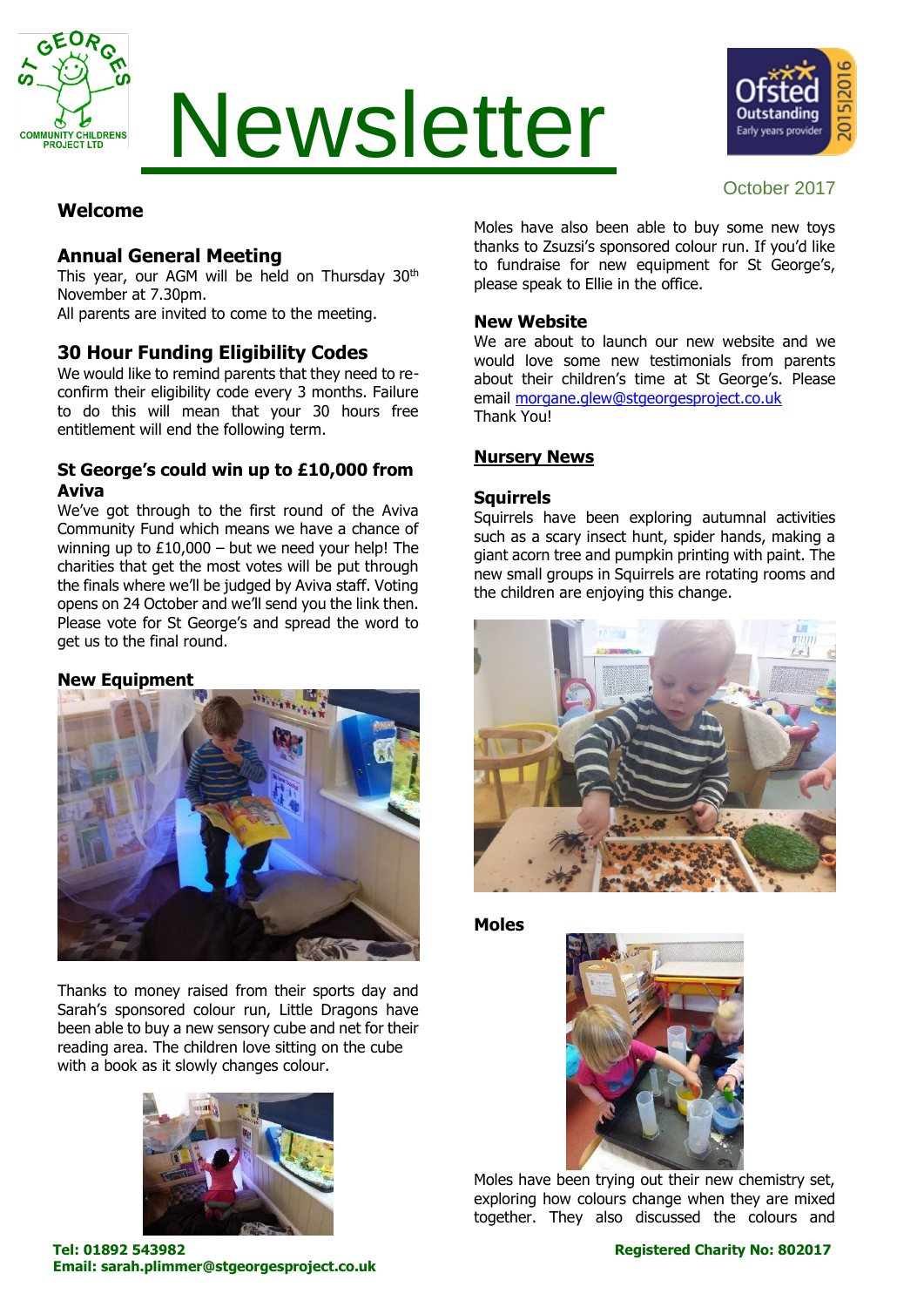changes that take place during Autumn. The chemistry set was purchased from the donations Mole's received for Zsuzsi's Color Run. Zsuzsi's next adventure is to Everest Base Camp. Good luck!!

#### **Badgers**

Badgers have 2 new fish in their tank and everyone is very excited about taking it in turns to feed them.



The children have made a 'World Board' putting on pictures on to show where their families come from. We have all enjoyed working together to learn about workshop tools and their functions in the Den outside.

Our theme for November will be fireworks and we will be creating our very own Guy Fawkes and an edible bonfire made from healthy snacks. Look out for our glittery firework display in the hallway!

#### **Little Dragons**



The new Dragons have now settled in and we all enjoyed learning about autumn, nursery rhymes and Makaton sign language. For Harvest festival, we have made harvest soup with donations from home and are turning the home corner into a farm shop. They have also looked at Diwali. The children showed a particular interest in pirates which led to an exciting treasure hunt around St George's.



#### **Tel: 01892 543982 Registered Charity No: 802017 Email: sarah.plimmer@stgeorgesproject.co.uk**

# **After School Club**



After School Club children have been having great fun writing about their favourite films. They have also been drawing pictures of their favourite characters and dressing-up as them. They also made a paper target to fly the paper planes they have been making through.

#### **Kitchen News**

Kitchen has used raspberries from our garden in jelly this month and apple crumble with donated apples. If any keen gardeners have a glut of veg please contact Sherrell as the kitchen can help make use of it.

#### **Fundraising**

**Apply for St George's RideLondon – Surrey 100-mile place**



Are you a keen cyclist or do you know someone who is? We have a place in the RideLondon-Surrey 100 mile cycle that takes place on Sunday 29 July 2018. This popular race takes cyclists along the Olympic route, starting at the Olympic Park in Stratford, winding through Surrey and finishing near Buckingham Palace. There's a £30 registration fee and we ask you to raise a minimum of £500 for St George's.

To apply for the place, please speak to Ellie in the office, or email [ellie.stewart@stgeorgesproject.co.uk](mailto:ellie.stewart@stgeorgesproject.co.uk)